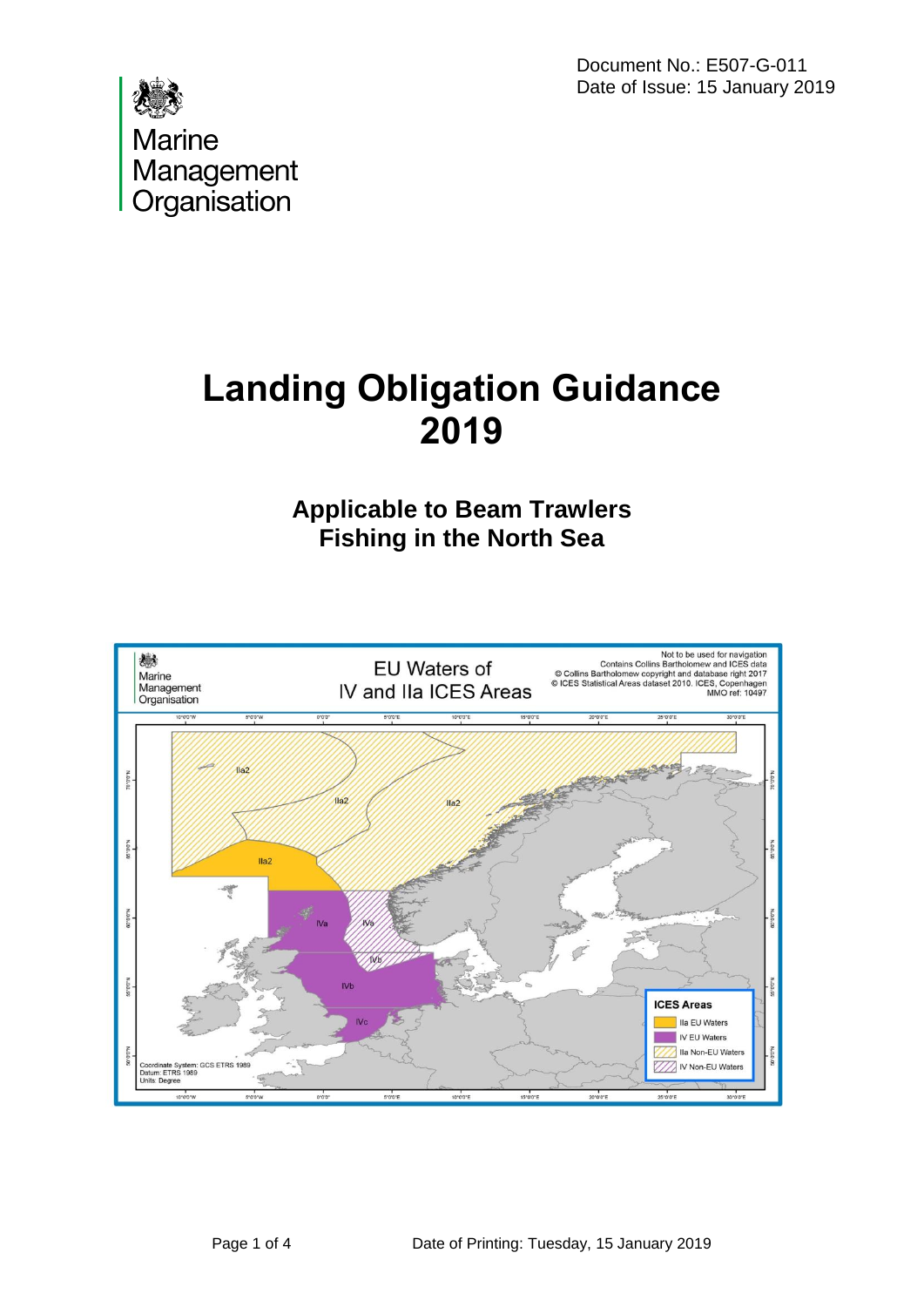

#### **Introduction**

This document needs to be read in conjunction with the Landing Obligation overview guidance document which explains the general rules. This document provides guidance on the exemptions specific to the North Sea in ICES Areas IIa and IV, but does not include Norwegian waters. Norwegian discard rules must be followed if fishing in Norwegian waters.

You must ensure that the following rules are complied with:

- 1. All catches of quota species must be kept on board, landed and counted against quota, except where the exemptions listed below apply.
- 2. All catches and discards must be recorded in your logbook.
- 3. Any fish returned to the sea under the exemptions described below must be kept in good condition in order to maximise their survival chances. This includes keeping them wet, handling them carefully and releasing them promptly.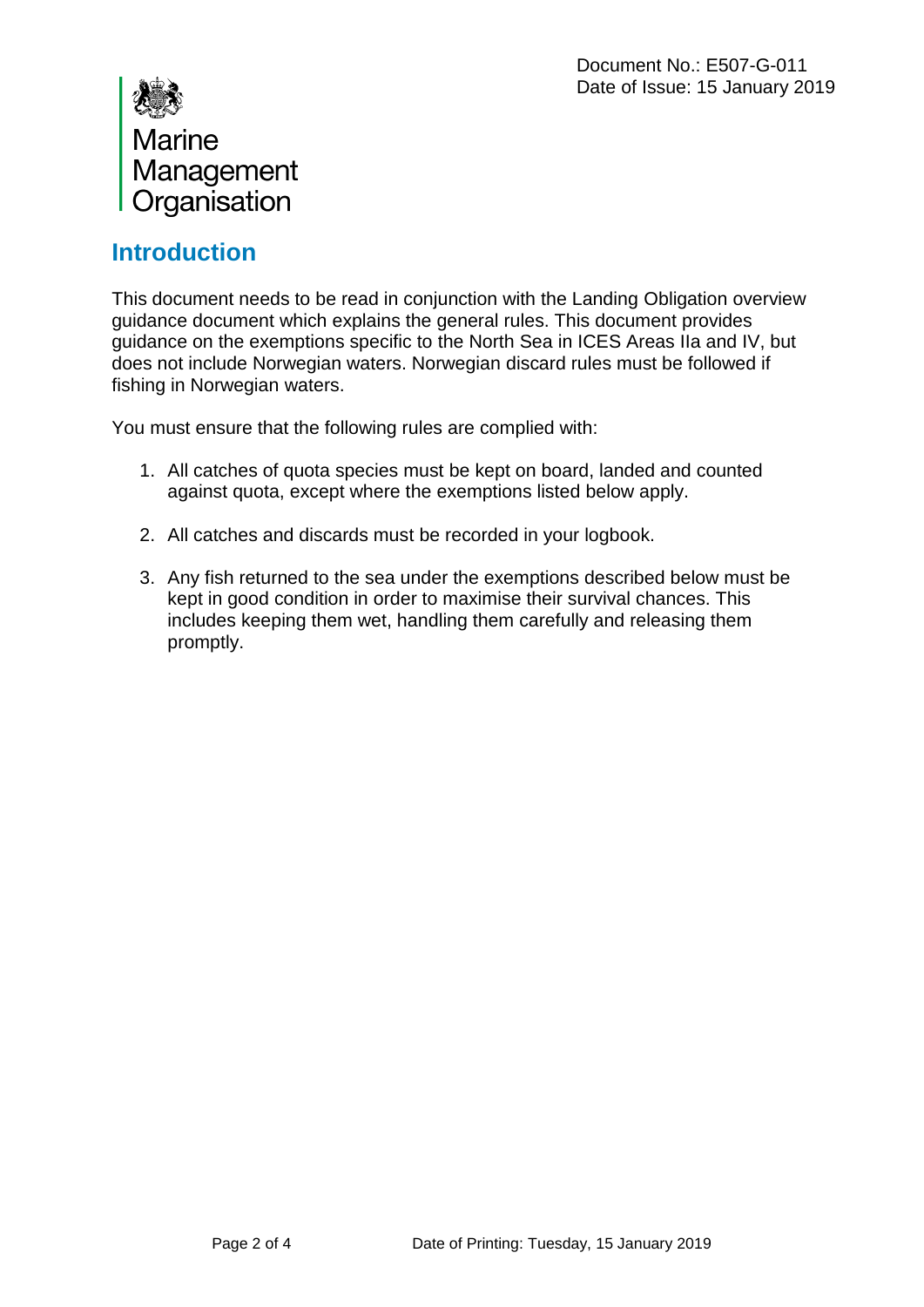

## **Survival Exemptions**

These exemptions allow you to discard fish under certain conditions based on the likelihood of a fish being able to survive being caught and returned to the sea.

You are permitted to discard certain species of fish provided you comply with the conditions specified in the table below:

| <b>Fish Species</b><br>you can Discard                          | <b>ICES Area</b> | <b>Conditions</b>                     |
|-----------------------------------------------------------------|------------------|---------------------------------------|
| <b>Skates and Rays</b>                                          | Ila and IV       | No Conditions                         |
| Plaice (PLE)<br>below the<br>minimum size of<br>$27 \text{ cm}$ | Ila and IV       | Cod-end mesh size of 80 mm to 119 mm. |